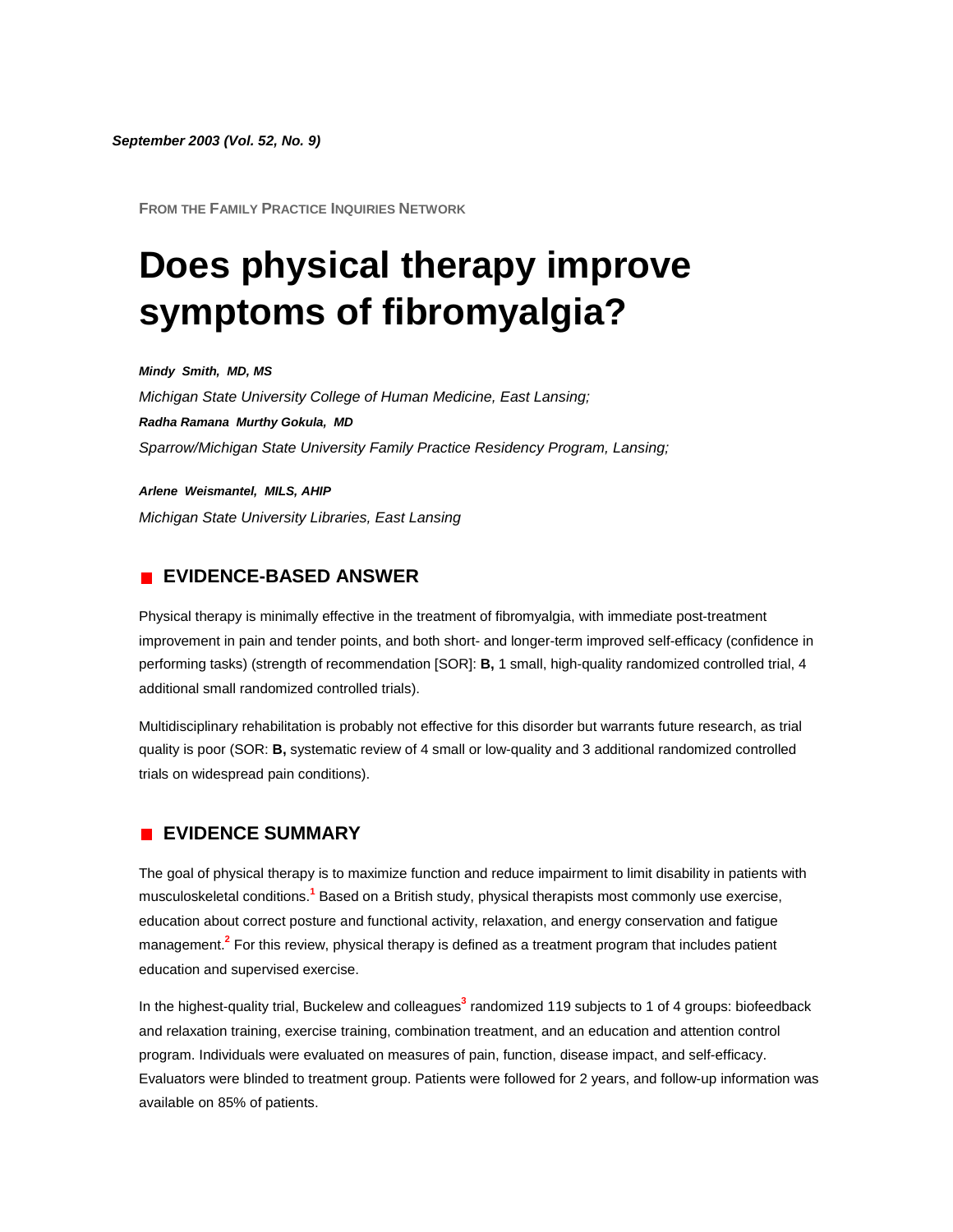At immediate postintervention follow-up, all treatment groups were significantly improved on tender-point index score compared with the control group, but this was due to a modest deterioration for the control group rather than improvements in the treatment groups. In addition, all groups showed improvements in self-efficacy for function compared with the control group but not for other self-efficacy measures. While within-group improvements in the treatment groups were seen, no significant differences were seen from the control group.

Another trial randomized 99 patients to 3 groups: education and cognitive behavioral therapy; education, cognitive behavioral therapy and exercise; or a wait-list control grou[p.](http://www.jfponline.com/Pages.asp?AID=1529&issue=September_2003&UID=#bib4)**<sup>4</sup>** At the 6-month follow-up, the education group scored significantly higher than the others—but only on self-reported measures of daily functioning and self-efficacy.

In another study, 45 patients with fibromyalgia were randomly assigned to a 6-week program combining exercise and multidisciplinary education or to a control grou[p.](http://www.jfponline.com/Pages.asp?AID=1529&issue=September_2003&UID=#bib5)**<sup>5</sup>** The treatment group had significant improvements in walking distance and for 2 measures on the Fibromyalgia Impact Questionnaire (feeling bad and morning fatigue). Keel and colleagues**[6](http://www.jfponline.com/Pages.asp?AID=1529&issue=September_2003&UID=#bib6)** found no immediate treatment benefit following 15 weeks of education, cognitive behavioral therapy, and exercise vs relaxation training in their small randomized controlled trial[.](http://www.jfponline.com/Pages.asp?AID=1529&issue=September_2003&UID=#bib6)**<sup>6</sup>**

In contrast, another study reported significant and immediate improvements in 2 groups— exercise and education; exercise, education, and cognitive behavioral therapy—when compared with control patients on self-reported symptoms and knowledg[e.](http://www.jfponline.com/Pages.asp?AID=1529&issue=September_2003&UID=#bib#)**#** The exercise and education group was also better than the control patients in self-reported daily functioning.

We identified 2 additional trials examining different types of physical therapy for fibromyalgia that did not include control groups. In a trial of muscle strengthening vs flexibility training, investigators found no difference between groups on measures including tender points and disease and symptom severit[y.](http://www.jfponline.com/Pages.asp?AID=1529&issue=September_2003&UID=#bib8)**<sup>8</sup>** They did find benefits in symptoms and self-efficacy over baseline, but it is not known whether these were sustained.

In a trial comparing 2 physical therapies— body awareness therapy and the Mensendieck system—Kendall and colleague[s](http://www.jfponline.com/Pages.asp?AID=1529&issue=September_2003&UID=#bib9)**<sup>9</sup>** found greater improvements at 18-month follow-up in the Mensendieck grou[p.](http://www.jfponline.com/Pages.asp?AID=1529&issue=September_2003&UID=#bib9)**<sup>9</sup>** Benefits were seen on the Fibromyalgia Impact Questionnaire, self-efficacy measures, and pain at worst site. The Mensendieck system uses individual interview, analysis of movement patterns, a discussion of possible corrections followed by practice, and relaxation exercises.

Multidisciplinary rehabilitation, often including physical therapy, has also been studied in a limited way. In a systematic review of 7 studies fulfilling inclusion criteria (a total of 1050 patients), Karjalainen and colleagues**[10](http://www.jfponline.com/Pages.asp?AID=1529&issue=September_2003&UID=#bib10)** concluded that although education combined with physical training seemed to have some positive results at long-term follow-up, the level of scientific evidence required for recommending these programs for fibromyalgia was lacking.**[10](http://www.jfponline.com/Pages.asp?AID=1529&issue=September_2003&UID=#bib10)**

Because exercise is believed to be an essential component of physical therapy, we examined the results of a systematic review of exercise for treating fibromyalgia. The authors found 7 high-quality studies, 4 of aerobic training, and concluded that supervised aerobic exercise training had beneficial effects on physical capacity, tender-point threshold, and pain.**[11](http://www.jfponline.com/Pages.asp?AID=1529&issue=September_2003&UID=#bib11)** Other investigators have questioned the usefulness of aerobic exercise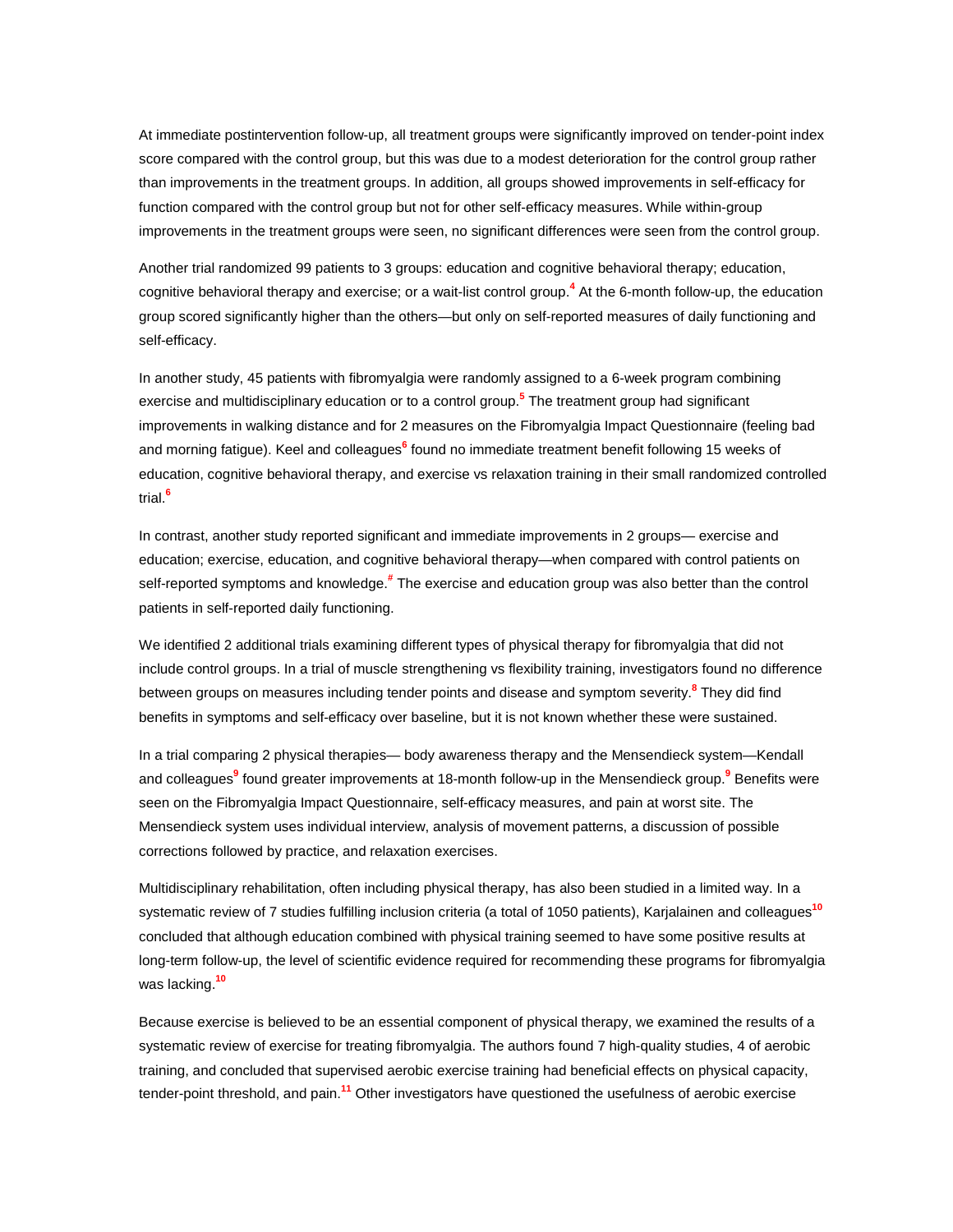because long-term benefit remains unclear and compliance is poor.

## **RECOMMENDATIONS FROM OTHERS**

We were unable to find any guidelines for the treatment of fibromyalgia. Patient information sheets from both the American College of Rheumatology (**[www.rheumatology.org](http://www.rheumatology.org/)**) and American Academy of Orthopaedic Surgeons (**[orthoinfo.aaos.org](http://orthoinfo.aaos.org/)**) recommend physical modalities such as heat application, massage, and exercise, including fitness training.

Authors of chapters on fibromyalgia in both *Kelly's Textbook of Rheumatology* and *Harrison's Principles of Internal Medicine* suggest that patients may benefit from regular low-impact aerobic exercise.**[12](http://www.jfponline.com/Pages.asp?AID=1529&issue=September_2003&UID=#bib12)**,**[13](http://www.jfponline.com/Pages.asp?AID=1529&issue=September_2003&UID=#bib13)**

#### **CLINICAL COMMENTARY**

# **Exercise, physical therapy ease pain, "helplessness"**

#### *Wail Malaty, MD*

*Mountain Area Health Education Center, Rural Track Family Practice Residency, Hendersonville, NC, Department of Family Medicine, University of North Carolina,Chapel Hill*

Fibromyalgia is a disease of chronic pain. It engenders feelings of helplessness, depression, and loss of control in many patients. In my experience, both physical therapy and exercise can help alleviate these feelings. Physical therapy helps motivated patients perform body movements that they believe may be painful. In this sense, it demonstrates to them the possibility of exercising without excruciating pain. As the evidence suggests, patients who exercise have less pain and feel better in general. Thus, physical therapy can teach patients to actively participate in the management of their disease.

#### **REFERENCES**

- 1. Guccione AA. Physical therapy for musculoskeletal syndromes. *Rheum Dis Clin North Am* 1996;22:551–562.
- 2. Adams N, Sim J. An overview of fibromyalgia syndrome: mechanisms, differential diagnosis and treatment approaches. *Physiotherapy* 1998;84:304–318.
- 3. Buckelew SP, Conway R, Parker J , et al. Biofeedback/relaxation training and exercise interventions for fibromyalgia: a prospective trial. *Arthritis Care Res* 1998;11:196–209.
- 4. Burckhardt CS, Mannerkorpi K, Hedenberg L, Bjelle A. A randomized, controlled clinical trial of education and physical training for women with fibromyalgia. *J Rheumatol* 1994;21:714–720.
- 5. Gowans SE, deHueck A, Voss S, Richardson M. A randomized, controlled trial of